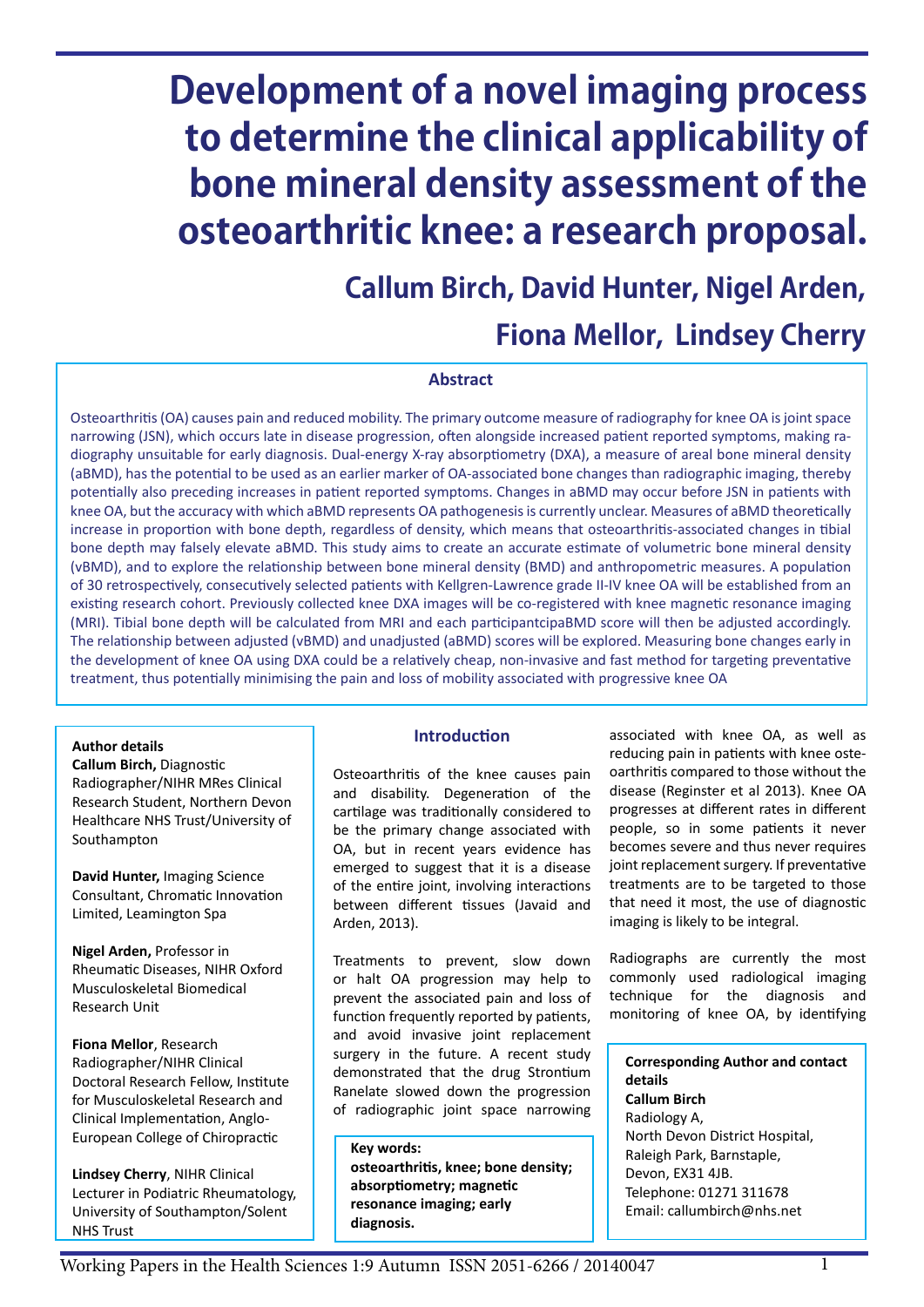changes such as joint space narrowing (JSN), a radiographic manifestation of cartilage loss. These changes though, occur relatively late on during the disease, making radiography unsuitable for early disease detection (Bruyere et al, 2003). In addition, one study found that 15-81% of participants with radiographic knee OA experienced knee pain, and 15-76% of those with knee pain has radiographic evidence of knee OA. This suggests that knee pain is an imprecise marker of radiographic knee OA, and that radiography is inadequate for predicting the onset of OA-associated knee pain or disability (Bedson and Croft, 2008).

On the other hand, abnormalities detected by Magnetic Resonance Imaging (MRI) explain knee pain in osteoarthritis (Yusuf et al, 2011), making MRI a useful clinical utility in patients that present with clinical knee OA, but whose radiographs demonstrate no evidence of the disease. Bone marrow lesions have also been shown to predict disease progression (Driban et al, 2013), and changes in their volume are detectable by MRI within 6-12 weeks (Felson et al, 2012), whereas changes in cartilage structure are not detectable over a 6 month period (Hunter et al, 2010). This evidence supports the monitoring of bone marrow lesions to identify short-term structural changes in response to therapeutic intervention. On the other hand, MRI is currently expensive and time-consuming, which limits its universal application to a disease which is likely to grow in prevalence globally, as a consequence of an ageing population and obesity epidemic (Cross et al, 2013). Quantitative computed tomography (pQCT) is sensitive to certain disease changes, but is also expensive, not routinely available in clinical practice, and emits a high dose of ionising radiation, which can be harmful to patients.

Dual-energy X-Ray Absorptiometry (DXA) scanning estimates the strength of a selected area of bone by measuring its areal density, and therefore may be able to measure OA-associated changes in bone structure that occur prior to JSN. It benefits from being relatively fast, cheap, readily available in clinical practice and emits a significantly lower dose of ionising radiation than pQCT and radiography. On the other hand, the bone around the joint of an osteoarthritic knee expands. As DXA is only a two-dimensional (2D) measurement, it does not account for bone depth. Any significant increase in such may falsely elevate measurement, thus leading to an overestimation of bone strength in knee OA patients. The main aim of this study is therefore to determine the potential relationship between bone depth adjusted and standard BMD in patients with knee OA. A series of objectives are therefore as follows: to create an accurate estimate of vBMD, to explore the relationship between aBMD and vBMD, and to determine whether aBMD and vBMD are correlated with anthropometric measurements.

#### **Literature Review**

Osteoarthritis is a common, degenerative joint disease associated with pain and loss of function (Bijlsma et al, 2011). The societal and financial implications are also noteworthy (Litwic et al, 2013), whilst incidence is rising in line with an ageing population and the epidemic of obesity (Bijlsma et al, 2011). The eventual clinical outcome for many patients with knee and hip OA is total joint replacement (Dieppe et al, 1999). Although joint replacement manages symptoms and returns function for the majority, it is an invasive and expensive procedure that is only effective for a limited amount of time (Pelletier et al, 2013). This highlights the importance of effective diagnosis and treatment, with early identification being critical to clinical decision making and targeting of therapeutic intervention. This is particularly pertinent in light of the positive effects demonstrated by the drug Strontium Ranelate in a recent double-blind, randomised placebo-controlled trial (Reginster et al, 2013). In comparison to controls, participants given the drug experienced significantly less JSN. Those given 2g/day experienced greater reductions in pain sub-scores and negative health outcomes associated with OA, than those given 1g/day. This study illustrates that future knee OA treatment may be focused on prevention rather than surgical intervention, and highlights the importance for developing diagnostic imaging techniques to facilitate such.

In the majority of cases diagnostic assessment of OA involves the combination of clinical history, physical examination and radiographic imaging (Braun and Gold, 2012). For investigation of knee OA, imaging most commonly comprises radiographs in two planes: weight bearing antero-posterior (AP) and lateral (Chaisson et al, 2000). During the progression of OA, multiple boney changes may occur, including: osteophyte development, subchondral sclerosis, subchondral cysts and JSN (Braun and Gold, 2012). Several semi-quantitative methods have been developed for grading the severity of OA from a radiograph (Marshall et al, 2008; Hellio Le Graverand et al, 2009; Trivedi et al, 2010). The Kellgren-Lawrence (KL) grading system (Kellgren and Lawrence, 1957) is validated (Kijowski et al, 2006) and commonly used in clinical practice to determine the severity of OA at the tibio-femoral joint (Emrani et al, 2008).

Joint space narrowing is the most commonly used measure of disease progression detected by radiography (Emrani et al, 2008). In the cycle of knee OA, though, cartilage thickness initially increases, before decreasing as the disease progresses (Bet al, 2 et al, 1995). This makes radiography detected JSN unsuitable for early disease diagnosis. In addition, Kijowski et al (2006) reported sensitivity of JSN for the detection of cartilage degeneration in the medial tibio-femoral compartment as 67% (95% CI: 58-75), whilst sensitivity of other radiography detected bone changes ranged from 10-46%, and figures at the lateral compartment were lower for all measures. The study was open to selection bias as all participants in the study group were symptomatic and selected from a database of MRI knee examinations performed at the centre in the preceding years. Even so, use of cartilage degeneration by arthroscopy seems an appropriate reference gold standard, and the design was suitable for a diagnostic test study. The sensitivity of radiographic features to the presence of knee OA pathophysiology were sub-optimal, thus presenting a major limitation of radiography, and indicating room for advancement in the radiological diagnosis of knee OA.

Traditionally, breakdown of joint cartilage was thought to be the primary change associated with OA. In recent years, though, evidence has emerged suggesting that OA is a disease involving the entire joint (Javaid and Arden, 2013).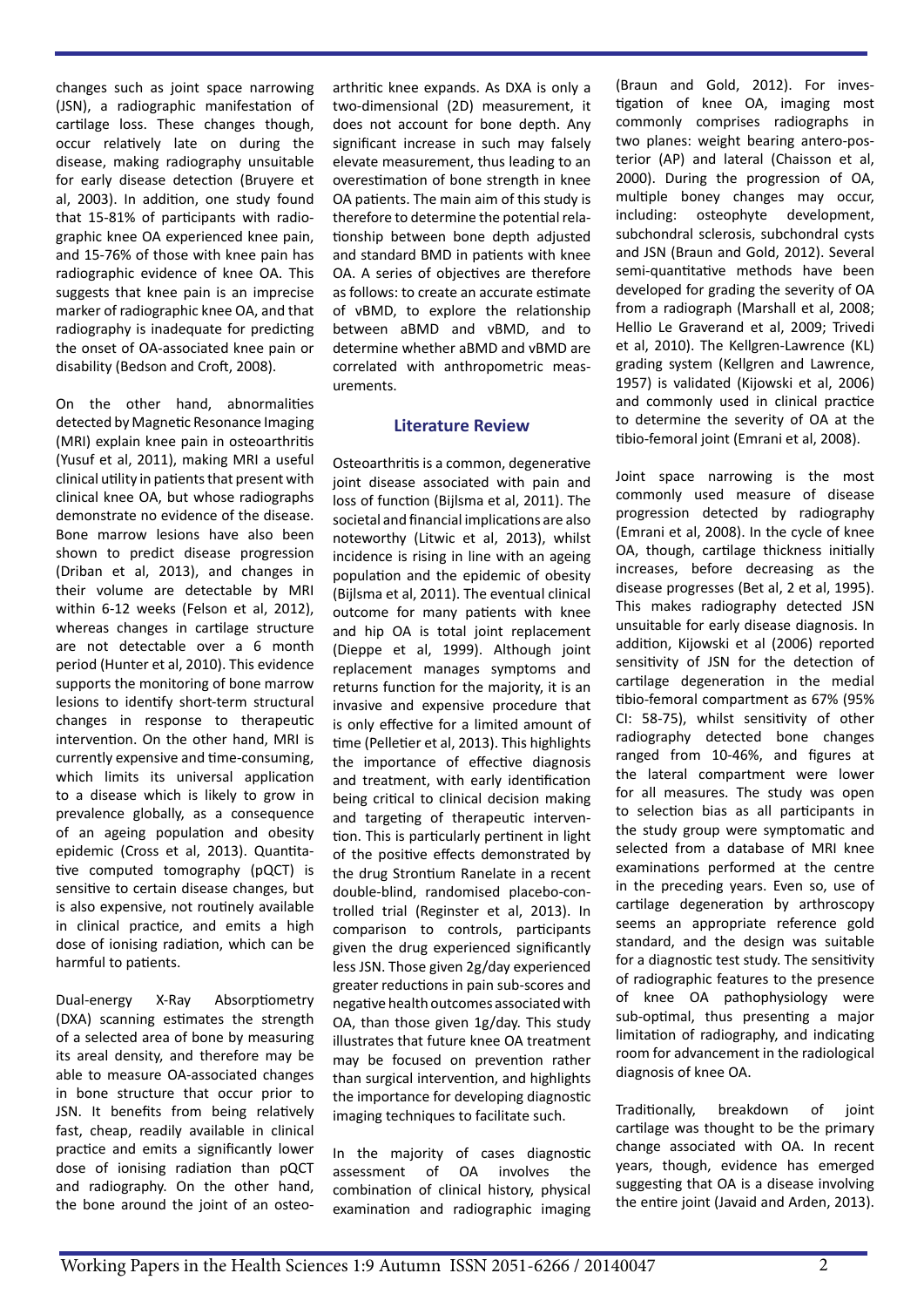In 1986, Radin and Rose suggested that bone, in addition to cartilage, absorbs shock placed on joints by impact loading, and that high cortical bone mass may favour OA development, given the associated increased mechanical stress on cartilage. Indeed, in 1993 Dieppe et al used bone scintigraphy to demonstrate that bone changes occur very early on in the progression of OA, the first undetectable by radiography. Using a cohort study design over a five-year period, the authors were able to prospectively determine early risk factors for knee OA progression. Although internal validity is slightly limited by what is a relatively short follow-up period in the cycle of OA progression, the study is otherwise robust in design. The findings were reinforced by Buckland-Wright et al (1996), who found that changes in bone structure were strongly correlated with the degree of joint space loss in 90 osteoarthritic knees, and that the earliest change to subchondral bone was an increase in the thickness of horizontal trabeculae. This suggests that cortical bone nearest to the joint, and trabecular bone directly distal to it, increase in density during knee OA, warranting investigation of imaging techniques that could measure these changes.

Distal to these areas of increased density, evidence suggests that trabecular bone decreases in strength. Karvonen et al (1998) used DXA to measure periarticular regions of the knee in both postero-anterior (PA) and lateral projections, producing three-dimensional (3D) estimates of bone strength. Comparing a group of 62 patients with mild knee OA to a group of 62 without knee OA, they reported statistically significant decreases in aBMD in all subchondral regions. In addition, they compared bone mineral density (BMD) measured in one projection (2D), to BMD measured in two projections (3D). They found that the average BMD of the study group compared to the controls was 7.3% lower by 2D measurement, and 13.3% lower by 3D measurement. The OA group only had mild OA, limiting external validity to this group. Nevertheless, findings suggest that not only does BMD decrease in some regions of periarticular bone of the tibia with mild OA independent of osteoporosis at other sites, but also that 2D measurement is confounded by bone depth in this group. As tibial bone

size appears to be positively correlated with OA progression (Ding et al, 2007), this effect could be more profound in the later stages of knee OA, meaning that bone changes measured by DXA could be inaccurate at present.

DXA is a bone densitometry scanning technique, whereby the density of a given area of bone is estimated (Bonnick, 2010), based on the amount of x-radiation absorbed in that region. With the ability to quantify bone density in almost every region of the body, DXA has many potential roles in clinical practice (Bonnick, 2010). When applied to patients with knee osteoarthritis, it has proven to predict radiographic joint space narrowing of the knee, indicating a potential role in monitoring early stage OA (Bruyere et al, 2003). DXA also offers many advantages over other densitometry techniques, such as peripheral quantitative computed tomography, in that it is faster, emits a lower amount of radiation, has a higher level of precision and is readily available in clinical practice (El Maghraoui et al, 2006).

Despite the benefits of DXA, though, it is limited by being a 2D imaging technique. It measures density within a given area of bone (width multiplied by height), thus the depth of a bone is not accounted for. Bone depth subsequently seems to influence aBMD measurement in populations where bone size changes, such as paediatrics (Cvijetit and Kord t, 2004). Some studies using DXA have reported that aBMD of the tibia increased in patients with knee OA (Bruyere et al, 2003; Clarke et al, 2004), whereas a study using the 3D technique pQCT found that volumetric bone size, not volumetric bone mineral density (vBMD), increased with knee OA (Abdin-Mohamed et al, 2009). It is possible, therefore, that the observed increase in aBMD amongst patients with knee OA in these studies is artifactual, caused by an increase in bone depth that is associated with OA (Ding et al, 2007), as opposed to an increase in density. One might initially consider this clinically relevant, because if aBMD is significantly higher in the bone of an OA-affected joint, then it could be used to differentiate patients with knee OA from those without. In reality, this is extremely undesirable. An increase in BMD measurement suggests a decrease in fracture risk (Unnanuntana et al, 2010), whereas evidence suggests that the opposite is true for OA patients- that they are at increased risk of fracture (Arden et al, 1996; Arden et al, 1999; Bergink et al, 2003). The relationship between OA, osteoporosis and fracture risk is complex (Javaid and Arden 2013). If DXA is to be utilised to facilitate early diagnosis of knee OA, it may also have an application for monitoring fracture risk in this population. If DXA is to be used to target therapeutic intervention to those at highest risk of OA and/or fracture, then a high degree of accuracy is vital.

Carter et al (1992) proposed an early method of accounting for bone size using DXA. Areal bone mineral density is calculated by dividing bone mineral content by the projected area of the bone being measured. The authors recognised that any region of bone being measured has an average depth, and that to know this factor would allow calculation of volumetric bone mineral density, and thus removal of any confounding influence of bone depth. It was therefore estimated by inputting factors that were expected to scale proportionally to it. Three methods were tested for calculating bone depth, each with a different assumption. The first was that bone width, length and depth are all proportional, or in other words, the bone is cuboid in shape. The second method assumed that the whole skeleton is geometrically similar, and that bone depth is proportional to height. The third method assumed that the average width of the bone is proportional to the average depth of the bone. Although these approaches seem to remove a dependence of aBMD on a patientientt bone width, length and depth are all proportional, or in other words, the bone is cuboid in shape. The second method assumed that the whole skeleton is geometrically similar, and that bone depth have not yet been applied to knee DXA scans in a population with knee osteoarthritis.

Another approach is to combine PA and lateral DXA scans of the region of interest (Duboeuf et al. 1994). Postero-anterior aBMD correlates significantly with height and weight at the 1% level, and body mass index at the 5% level (Jergas et al. 1995). By accounting for bone depth using the lateral scans, no significant correlation was found with any of these factors. This further suggests that PA aBMD is dependent on bone size. The extra time, cost and ionising radiation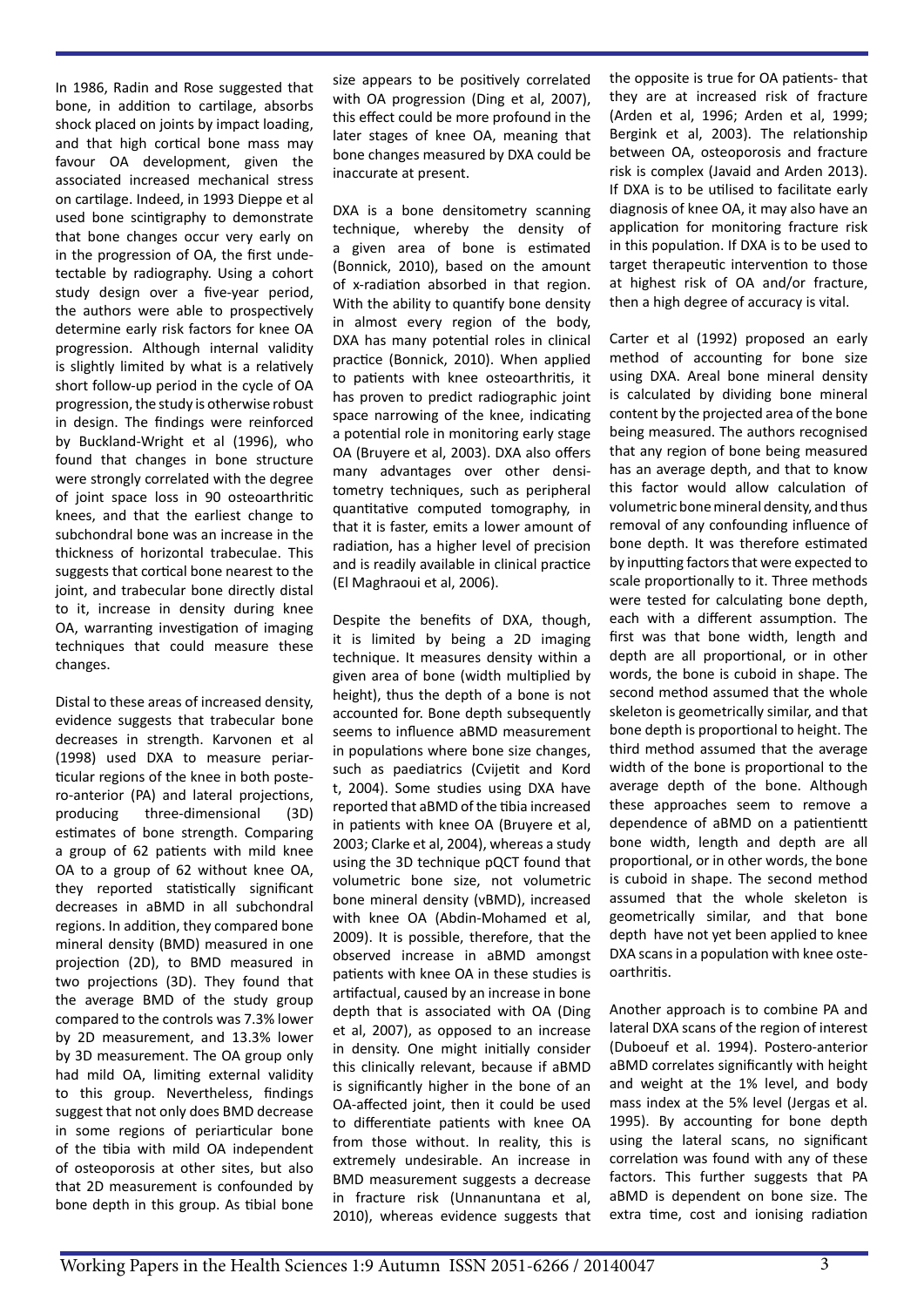exposure associated with performing an additional, lateral, projection limit the value of the potential application of this approach in clinical practice.

Two-dimensional medical imaging techniques, such as DXA, are able to measure the area of a bone: width multiplied (X) by height. Three-dimensional techniques, such as MRI, have the ability to measure the volume of a bone: width X height X depth. Whilst DXA benefits from being able to measure bone mineral density, it is limited by only being able to measure this within a given area of bone rather than within a volume. MRI is unable to measure bone mineral density, but it is capable of measuring bone volume. Combining a measure of volume from MRI, with a measure of density from DXA, offers a novel approach to estimating the volumetric density of bone, which is potentially more accurate than other estimates. To the author's knowledge there are currently no published approaches that co-register DXA images with a 3-dimensional imaging technique, such as MRI, to estimate vBMD. This study therefore aims to create an accurate estimate of vBMD, to explore the relationship between aBMD and vBMD, and determine whether aBMD and vBMD are correlated with anthropometric measurements.

#### **Research Question**

Are bone mineral density measurements of the osteoarthritic knee falsely elevated by anthropometric factors?

#### **Null Hypotheses**

1. Areal and volumetric bone mineral density measures of the osteoarthritic knee are uncorrelated

2. Areal bone mineral density is uncorrelated with height, weight and tibial length

3. Volumetric bone mineral density is uncorrelated with height, weight and tibial length

#### **Proposed Design**

This proposal uses existing data gathered as part of an ongoing epidemiological cohort study; the VIDEO trial. The VItamin D Evaluation in Osteoarthritis (VIDEO) trial is a randomised, double-blind, placebo controlled study of Vitamin D supplementation in the management of symptomatic knee OA. The study was conducted began in 2005 as a collaboration between the Medical Research Council Clinical Trials Unit (MRC CTU), Royal National Orthopaedic Hospital, Royal Free and University College London.

A retrospective cross-sectional design that incorporate solely trabecular bone have been selected. Structural changes

Table 1: Inclusion and Exclusion Criteria

| <b>Inclusion Criteria</b>                                     | <b>Exclusion Criteria</b>                            |
|---------------------------------------------------------------|------------------------------------------------------|
| KL-grade II-IV radiographic OA of the<br>knee                 | Knee DXA scan incomplete/insufficient<br>information |
| Had DXA and MRI of their OA-affected<br>knee                  | Knee MRI scan incomplete/insufficient<br>information |
| DXA and MRI scans performed within<br>one month of each other | Knee DXA or MRI data unavailable                     |

using a repeated measures analysis will be utilised to observe MRI and DXA images. To date, few studies of this nature have been reported, and as such sample size estimation was prohibited. A sample size of 50 patients was therefore pragmatically selected.

The target population is patients with osteoarthritis of the knee and a KL grade 2-3. DXA and MRI scans of their OA-affected knee must have been performed within 1 month of each other, to limit changes in bone structure between scans. Inclusion and exclusion criteria for this project are detailed in table 1.

#### **Data Analysis**

The first step of data analysis will be to identify two regions of interest (ROI 2-3. DXA and MRI scansaBMD and vBMD. Femoral and tibial cartilage degeneration occurs at a similar rate and stage in the presence of knee OA, but measuring the bone of the distal femur with 2D imaging techniques like DXA is limited by the superimposition of the patella, the position of which is highly dependent on the position of the patients knee during the scan (Cicuttini et al, 2001). Consist with previous studies, and to maximise reproducibility, only the proximal tibia will be analysed during this study. Current evidence suggests that aBMD of cortical bone at the proximal tibia increases in the presence of knee OA (Clarke et al, 2004), whereas aBMD of the trabecular bone distal to it may decrease in density between the medial and lateral compartments (Lo et al, 2006), so two regions will be created: one medial and one lateral. Hologic DXA software will be used to apply the ROIthe ROIolely trabecular bone have been selected. Structural changes to bone associate

(Karvonen et al, 1998). Other osteoarthritis-associated changes that affect aBMD, such as osteophytes, are most common nearest the joint - where cortical bone is abundant (Nagaosa et al, 2002). To minimise confounding variables, regions

to bone associated with knee OA differ

The image files for the analysed knee DXA scans, the whole-body DXA scans and knee MRI scans will be exported. Software will then be created to co-register DXA and MRI data, a process that is summarised in figure 1. The average depth of the tibia at the previously determined regions of interest on the DXA image will then be calculated. This process will be repeated for intra-rater agreement analysis. Volumetric BMD will be calculated by dividing BMC by the average depth of the tibia.

#### **Statistical Analysis**

All analysis will be conducted using IBM SPSS (version 21). The distribution of aBMD and vBMD scores will be analysed by observing a histogram. Assuming normality, two tests of intra-rater agreement will be performed using a two-way mixed intra-class correlation model: one of applying the ROI's to the knee DXA image, one of calculating average tibial depth. A Pearson correlation test, or Spearmanearmansts of intra-rater agreement will be performed using a two-way mixed intra-class correlatationship between aBMD and vBMD. The same test will then be used to determine whether aBMD and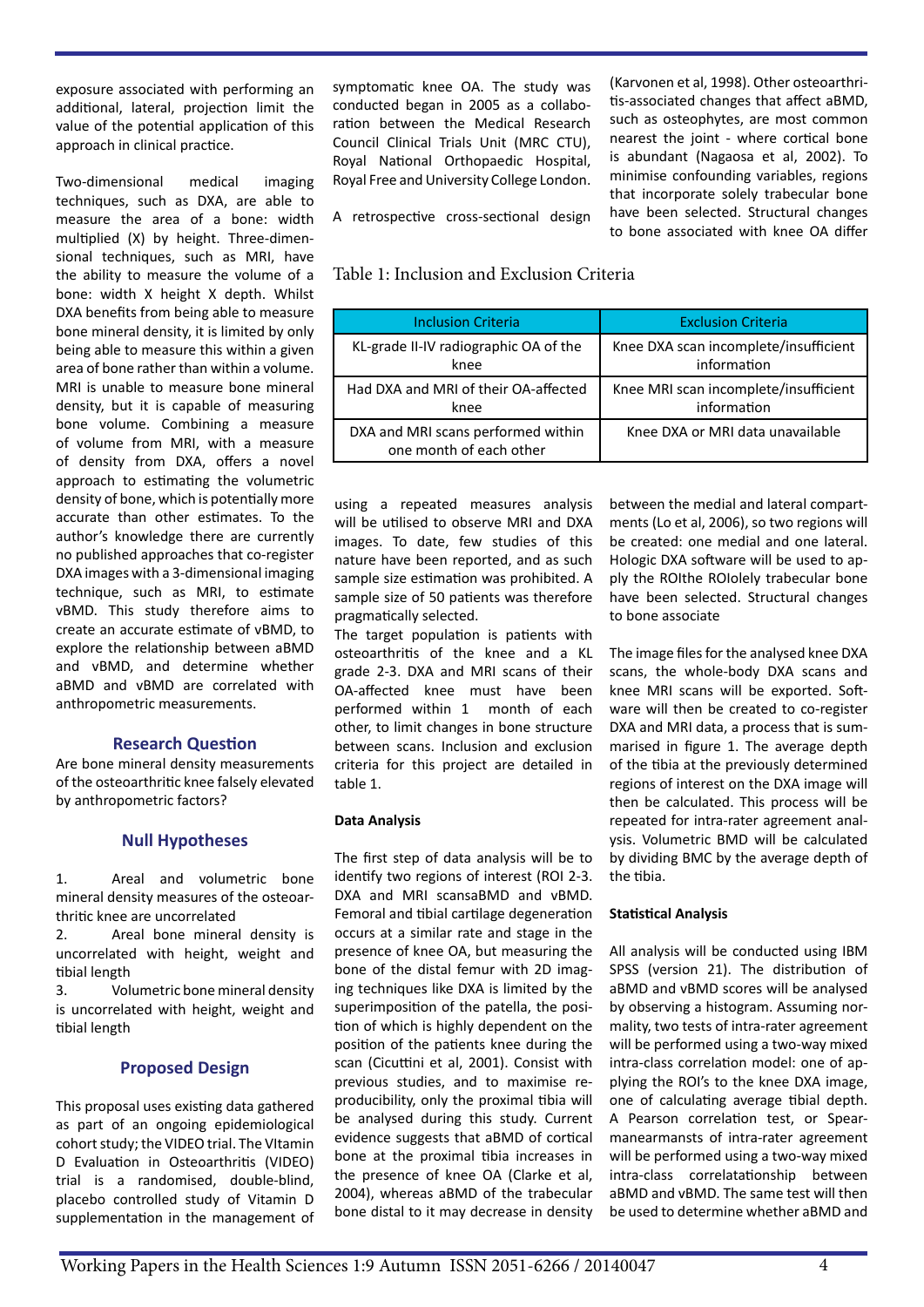

vBMD are correlated with height, weight and tibial length (estimated from whole body DXA scans).

### **Ethical Considerations and Approval**

All participants of the VIDEO study provided written informed consent for their participation. The study protocol received approval from the Scottish Main Research Ethics Committee (MREC), and Local Research Ethics Committee (LREC) approval was obtained at each site of participant recruitment.

## **Acknowledgements**

With thanks to the National Institute for Health Research (NIHR) for funding this project.

We would also like to acknowledge the assistance of: Sally Sheard, Nuffield Department of Orthopaedics, Rheumatology and Musculoskeletal Sciences, University of Oxford. Helen Platten, University Hospital Southampton NHS Foundation

Trust.

Pat Taylor and Team, Osteoporosis Centre, University Hospital Southampton NHS Foundation Trust.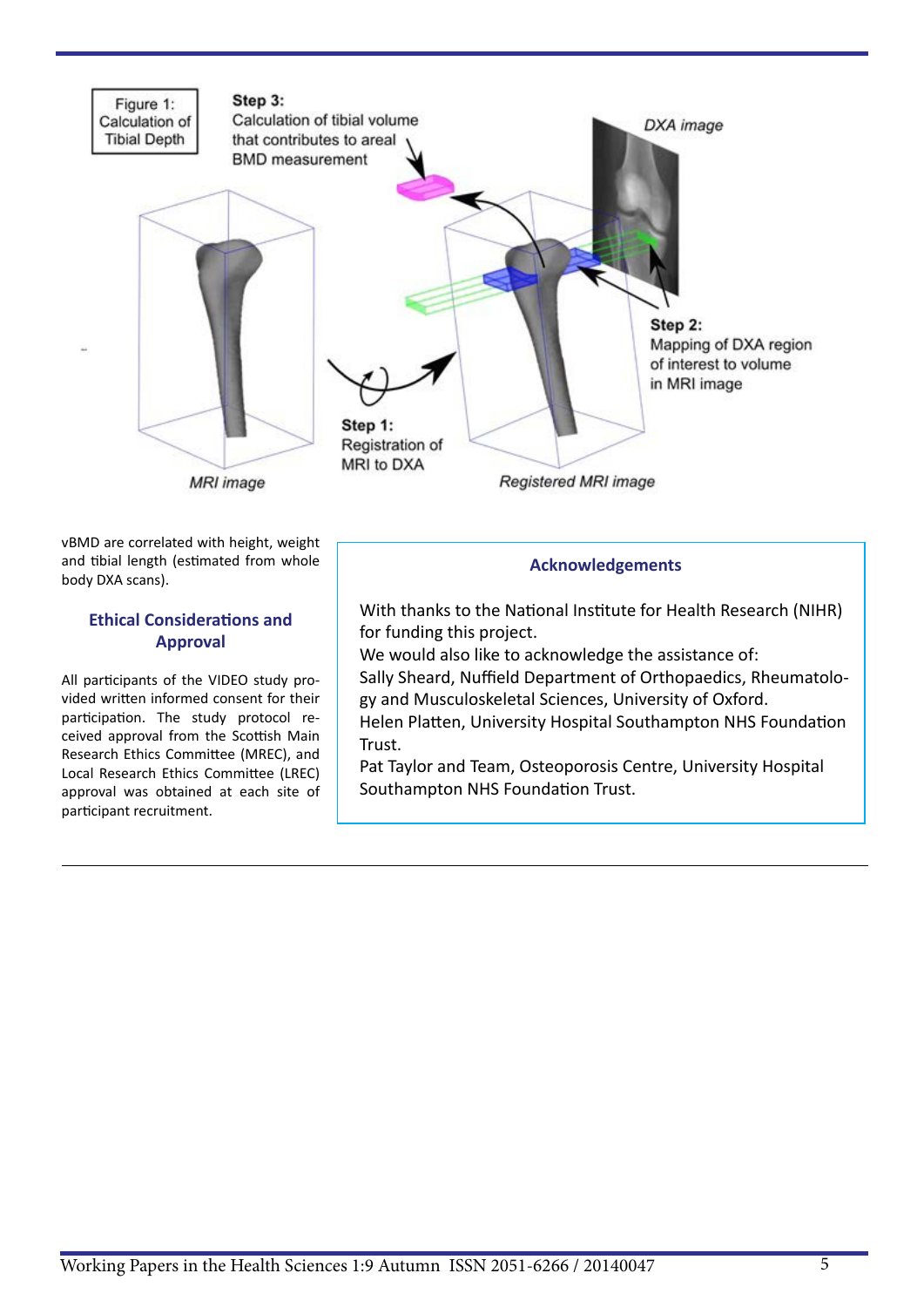#### **References**

Abdin-Mohamed M, Jameson K, Cooper C, Arden NK (2009) Volumetric bone mineral density of the tibia is not increased in subjects with radiographic knee osteoarthritis. Osteoarthritis Cartilage 17(2): 174-177

Arden NK, Griffiths GO, Hart DJ, Doyle DV, Spector TD (1996) The association between osteoarthritis and osteoporotic fracture: the Chingford study. Br J Rheumatol 35(12): 1299-1304

Arden NK, Nevitt MC, Lane NE, et al (1999) Osteoarthritis and risk of falls, rates of bone loss and osteoporotic fractures. Arthritis Rheum 42(7): 1378-1385

Bedson J, Croft PR (2008) The discordance between clinical and radiographic knee osteoarthritis: a systematic search and summary of the literature. BMC Musculoskelet Disord 2(9): 116

Bergink AP, Van Der Klift M, Hofman A, et al (2003) Osteoarthritis of the knee is associated with vertebral and nonvertebral fractures in the elderly: the Rotterdam study. Arthritis Rheum 49(5): 648-657

Bijlsma JW, Berenbaum F, Lafeber FP (2011) Osteoarthritis: an update with relevance for clinical practice. Lancet 377(9783): 2115-26

B an upda ME, Beyer WF, Weseloh G (1995) Comparative histomorphometry of subchondral bone density and articular cartilage thickness in the tibial head in early human arthritis. Z Orthop Ihre Grenzgeb 133(4): 291-302

Bonnick SL (2010) Bone densitometry in clinical practice: Application and Interpretation. Humana Press.

Braun HJ, Gold GE (2012) Diagnosis of osteoarthritis. Bone 51(2): 278-88

Bruyere O, Dardenne C, Lejeune E, et al (2003) Subchondral tibial bone mineral density predicts future joint space narrowing at the medial femoro-tibial compartment in patients with knee osteoarthritis. Bone 32(5): 541-5

Buckland-Wright C, Lynch J, Macfarlane D (1996) Fractal signature analysis measures cancellous bone organisation in macroradiographs of patients with knee osteoarthritis. Ann Rheum Dis 55(10): 749-55

Carter DR, Bouxsein ML, Marcus R (1992) New Approaches for Interpreting Projected Bone Densitometry Data. J Bone Miner Res 7(2): 137-45

Chaisson CE, Gale DR, Gale E, Kazis L, Skinner K, Felson DT (2000) Detecting radiographic knee osteoarthritis: what combination of views is optimal? Rheumatology (Oxford) 39: 1218-21

Cicuttini FM, Wluka AE, Stuckey SL (2001) Tibial and femoral cartilage changes in knee osteoarthritis. Ann Rheum Dis 60(10): 977-80

Clarke S, Wakeley C, Duddy J (2004) Dual-energy X-ray absorptiometry applied to the assessment of tibial subchondral bone mineral density in osteoarthritis of the knee. Skeletal Radiol 33(10): 588-95

Cross M, Smith E, Hoy D, et al (2013) The global burden of hip and knee osteoarthritis: estimates from the Global Burden of Disease 2010 study. Ann Rheum Dis 73(7): 1323-30

Cvijeti, S, Kor et M (2004) Apparent bone mineral density estimated from DXA in healthy men and women. Osteoporos Int 15(4): 295-300

Dieppe P, Basler HD, Chard J, et al (1999) Knee replacement surgery for osteoarthritis: effectiveness, practice variations, indications and possible determinants of utilization. Rheumatology (Oxford) 38(1): 73-83

Dieppe P, Cushnaghan J, Young P, Kirwan J (1993) Predicition of the progression of joint space narrowing in osteoarthritis of the knee by bone scintigraphy. Ann Rheum Dis 52(8): 557-63

Ding C, Cicuttini F, Jones G (2007) Tibial subchondral bone size and knee cartilage defects: relevance to knee osteoarthritis. Osteoarthritis Cartilage 15(5): 479-86

Driban JB, Price L, Lo GH, et al (2013) Evaluation of bone marrow lesion volume as a knee osteoarthritis biomarker--longitudinal relationships with pain and structural changes: data from the Osteoarthritis Initiative. Arthritis Res Ther 15(5): R112

Duboeuf F, Pommet R, Meunier PJ, Delmas PD (1994) Dual-energy X-ray absorptiometry of the spine in anteroposterior and lateral projections. Osteoporos Int 4(2): 110-6

El Maghraoui A, Achemlal L, Bezza A (2006) Monitoring of Dual-Energy X-ray Absorptiometry Measurement in Clinical Practice. J Clin Densitom 9(3): 281-6

Emrani ES, Katz JN, Kessler CL, et al (2008) Joint Space Narrowing and Kellgren-Lawrence Progression in Knee Osteoarthritis: an analytic literature synthesis. Osteoarthritis Cartilage 16(8): 873-82

Felson DT, Parkes MJ, Marjanovic EJ, et al (2012) Bone marrow lesions in knee osteoarthritis change in 6-12 weeks. Osteoarthritis Cartilage 20(12): 1514-8

Hellio Le Graverand MP, Mazzuca S, Duryea J, Brett A (2009) Radiographic-based grading methods and radiographic measurement of joint space width in osteoarthritis. Radiol Clin North Ame 47(4): 567-79

Hunter DJ, Bowes MA, Eaton CB, et al (2010) Can cartilage loss be detected in knee osteoarthritis (OA) patients with 3-6 months' observation using advanced image analysis of 3T MRI? Osteoarthritis Cartilage 18(5): 677-83

Javaid MK, Arden NK (2013) Bone and Osteoarthritis: What Is The Relationship? Arthritis Rheum 65(6): 1418-20